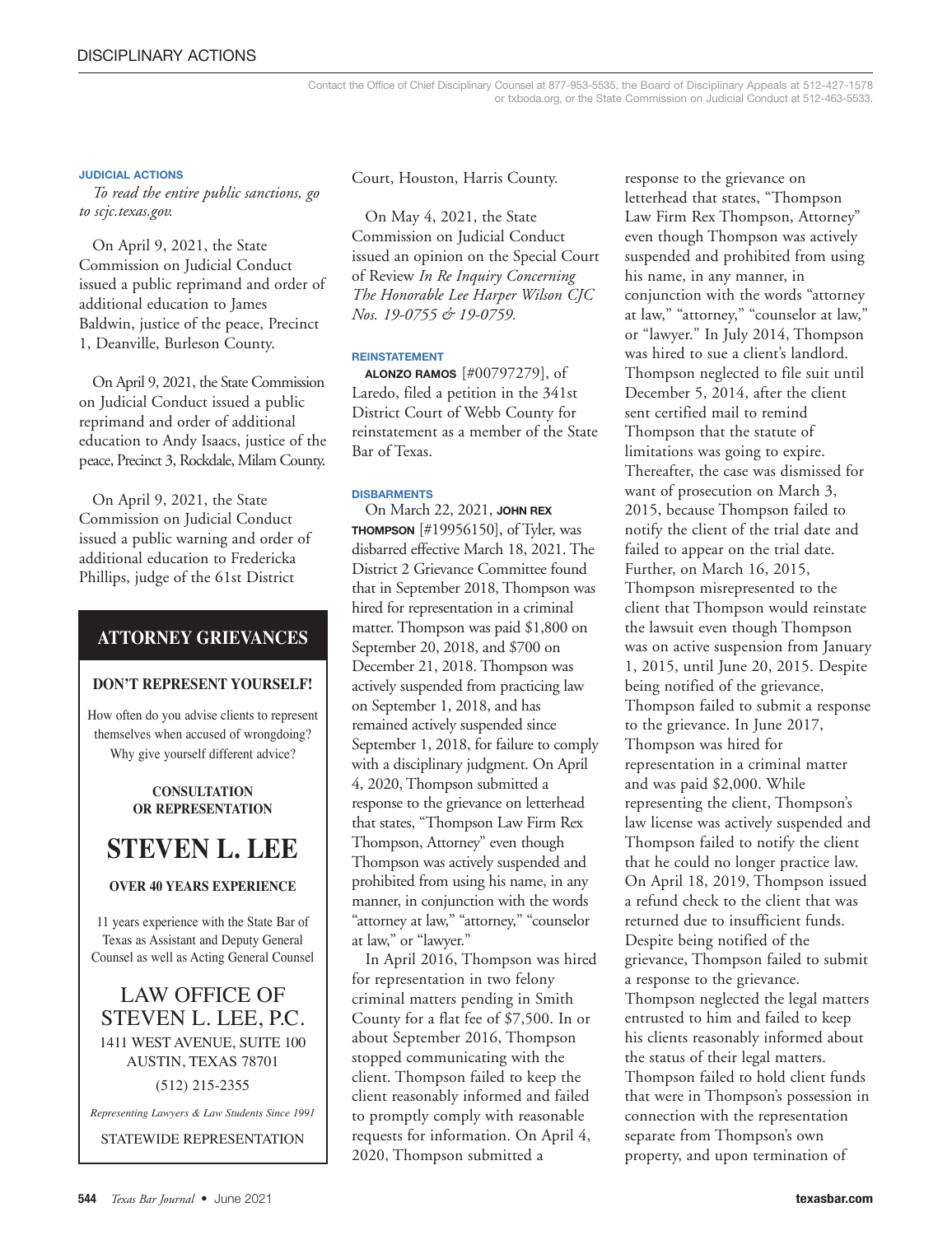representation, Thompson failed to refund advance payments of fees that had not been earned. Thompson violated a disciplinary judgment and failed to respond to the grievances filed against him.

Thompson violated Rules  $1.01(b)(1)$ ,  $1.03(a)$ ,  $1.14(a)$ ,  $1.15(d)$ ,  $8.04(a)(7)$ ,  $8.04(a)(8)$ , and  $8.04(a)(11)$ . He was ordered to pay \$2,000 in restitution and \$5,954.64 in attorneys' fees and direct expenses.

On March 10, 2021, **JOHN REX THOMPSON** [#19956150], of Tyler, was disbarred, effective March 2, 2021. The District 2 Grievance Committee found that on or about June 19, 2018, the complainant hired and paid Thompson \$1,738.26 to represent the complainant in connection with a criminal matter. Thompson made an appearance in the case on June 25, 2018, and withdrew on July 6, 2018, without providing any legal services or filing any substantive motions in the case. Upon termination of representation, Thompson failed to refund advance payments of the fee that had not been earned. Thompson failed to respond to the grievance.

Thompson violated Rules 1.15(d) and  $8.04(a)(8)$ . He was ordered to pay \$1,738.26 in restitution and \$3,837.50 in attorneys' fees and direct expenses.

#### **RESIGNATIONS**

On April 13, 2021, the Supreme Court of Texas accepted the resignation, in lieu of discipline, of **RICHARD E. JACKSON** [#10492980], of Coppell. At the time of Jackson's resignation, there was one pending matter against him alleging professional misconduct. Beginning in 1999, Jackson was the lead assistant district attorney assigned to prosecute Stanley Mozee and Dennis Allen for the murder of Rev. Jesse Borns Jr. Jackson failed to disclose evidence that tended to negate the guilt of Mozee and Allen to defense counsel,

including but not limited to, timely disclosure of details related to eyewitnesses' identification or description of Mozee and Allen or another alleged suspect.

Jackson allegedly violated Rule 3.09(d).

On April 13, 2021, the Supreme Court of Texas accepted the resignation, in lieu of discipline, of **WELDON RALPH PETTY JR.** [#15866500], of Midland. At the time of his resignation, Petty had three grievances pending alleging Petty represented opposing parties in the same related matter.

Petty violated Rule 1.06(b)(2).

#### **SUSPENSIONS**

On April 3, 2021, **JOE BEVERLY ABBEY** [#00789000], of Rowlett, received a 48-month partially probated suspension effective April 1, 2021, with the first 12 months actively served and the remainder probated. An investigatory panel of the District 6 Grievance Committee found that in January 2017, Abbey was hired to review documents relative to an international loan transaction and was wired \$30,696.97 to be held in escrow pending the closing of the loan. Thereafter, Abbey paid himself and other parties out of the escrow funds. When the loan transaction could not be completed and a dispute arose about the escrow funds, Abbey misrepresented that he was returning the funds when, in fact, Abbey paid the remaining funds to himself. Abbey failed to hold funds that were in Abbey's possession in connection with the representation separate from his own property and failed to keep the disputed funds separated until the dispute was resolved. Abbey knowingly failed to disclose a material fact and the disclosure was necessary to avoid making Abbey a party to a fraudulent act. Abbey engaged in conduct involving dishonesty, fraud, deceit, or

misrepresentation.

Abbey violated Rules 1.14(a), 1.14(c), 4.01(b), and 8.04(a)(3). He was ordered to pay \$30,696.97 in restitution and \$750 in attorneys' fees and direct expenses.

On March 31, 2021, **SCOTTIE ALLEN** [#01058020], of Dallas, agreed to a three-year fully probated suspension effective April 1, 2021. An investigatory panel of the District 6 Grievance Committee found that Allen represented the complainant in proceedings following a mistrial declared in a criminal matter. Upon termination of representation, Allen failed to surrender papers and property to which the complainant was entitled.

Allen violated Rule 1.15(d). He agreed to pay \$816 in attorneys' fees and direct expenses.

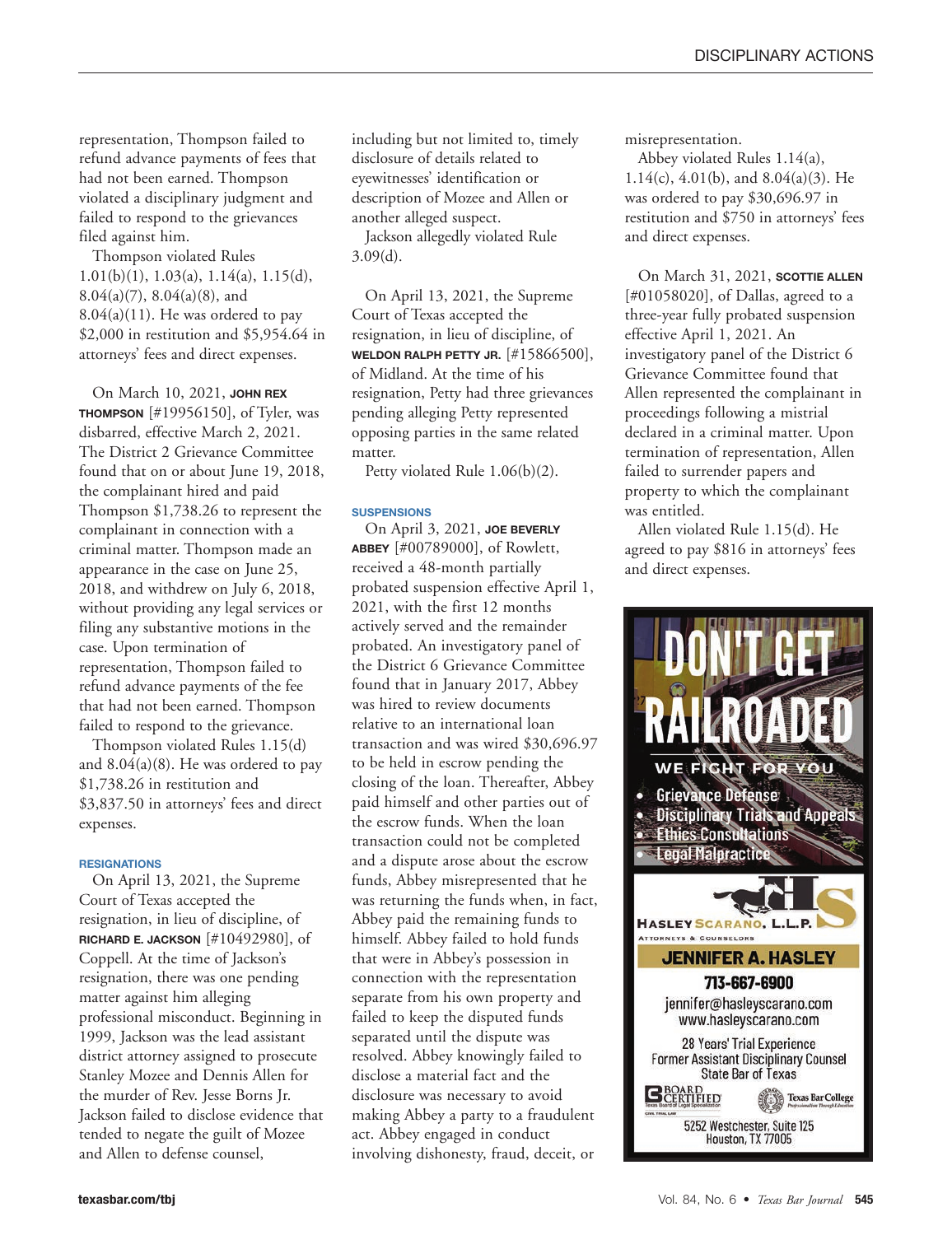On March 31, 2021, **YSIDRO DELUNA ARISMENDEZ III** [#24008750], of Beeville, agreed to a one-year fully probated suspension effective April 1, 2021. An evidentiary panel of the District 11 Grievance Committee found that Arismendez neglected a client's matter, failed to keep a client reasonably informed, and failed to return unearned fees.

Arismendez violated Rules 1.01(b)(1), 1.03(a), and 1.15(d).

On April 16, 2021, **KEITH BEST DUNBAR** [#24010802], of Texarkana, received a 24-month fully probated suspension beginning April 1, 2021, and ending on March 31, 2023. An investigatory panel of the District 1 Grievance Committee found that Dunbar was paid \$5,000 to represent a client in a child custody matter; thereafter, Dunbar failed to safeguard the client's funds, failed to render an



# **LEGAL MALPRACTICE**

Over 30 Years **Experience** 

**WAYNE H. PARIS** Two Riverway, Suite 1080 Houston, Texas 77056  $(713)$  951-9100

**Statewide Representation** 

accounting of the funds, and failed to promptly refund the advance payment of fees that were not earned. Dunbar also represented another client in a divorce action and the client used a tax return refund to pay the retainer provided that Dunbar would return the remainder of the client's tax refund after he deducted his fees and expenses. Dunbar failed to render an accounting of the clients' funds and failed to promptly refund the advance payment of fees that were not earned.

Dunbar violated Rules 1.14(a), 1.14(b), and 1.15(d). He was ordered to pay \$2,625 in restitution to the first client and \$750 in attorneys' fees and direct expenses.

On March 29, 2021, **W. DAVID HOLLIDAY** [#09877300], of Dallas, received a fully probated suspension effective March 1, 2021, and ending



on May 31, 2021. An investigatory hearing panel of the District 6 Grievance Committee found that Holliday failed to hold client funds separate from his own property. Holliday had direct supervisory authority over his assistant and failed to make reasonable efforts to ensure that his assistant's conduct was compatible with the professional obligations of Holliday.

Holliday violated Rules 1.14(a) and 5.03(a). He was ordered to pay \$250 in attorneys' fees and direct expenses.

On April 2, 2021, **JAMIE TERENCE KATZEN** [#24065541], of Dallas, agreed to a 36-month fully probated suspension effective April 1, 2021. An investigatory panel of the District 6 Grievance Committee found that while representing a client, Katzen deliberately overbilled his client and misrepresented the reason for the overbilling. Katzen collected an unconscionable fee and engaged in conduct involving dishonesty, fraud, deceit, or misrepresentation.

Katzen violated Rules 1.04(a) and  $8.04(a)(3)$ . He was ordered to pay \$500 in attorneys' fees and direct expenses.

On April 5, 2021, **JOHN JOSEPH KLEVENHAGEN III** [#90001652], of Houston, accepted a 12-month fully probated suspension effective April 5, 2021. An investigatory panel of the District 4 Grievance Committee found that Klevenhagen failed to keep his client reasonably informed about the status of her matter, failed to promptly deliver to the client funds that the client was entitled to receive, and failed to timely furnish to the Office of Chief Disciplinary Counsel a response or other information as required by the Texas Rules of Disciplinary Procedure.

Klevenhagen violated Rules 1.03(a),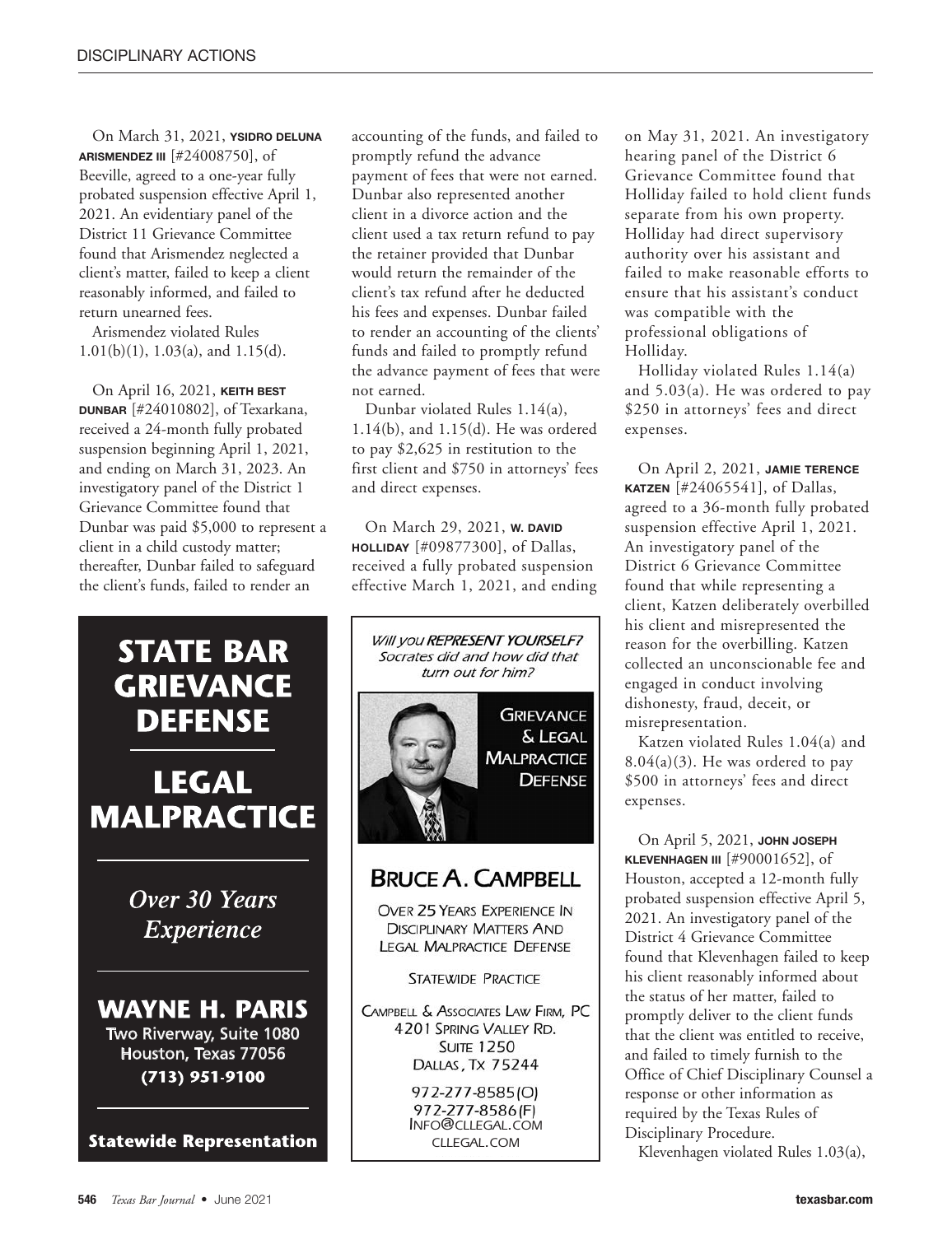1.14(b), and 8.04(a)(8). He was ordered to pay \$500 in attorneys' fees and expenses.

On March 11, 2021, **PAMELA REGINA PARKER** [#11601950], of Easthampton, Massachusetts, accepted a three-year partially probated suspension [one year active and two years probated] effective May 1, 2021. An evidentiary panel of the District 9 Grievance Committee found that while representing a client in an employment matter, Parker failed to file her client's discrimination claim with the Equal Employment Opportunity Commission, or EEOC. Parker also failed to respond to her client's requests for information and explain the matter to the extent necessary for her client to make informed decisions. Additionally, Parker falsely represented to the client that she had filed an EEOC claim on the client's behalf. After the client discovered that Parker did not file her claim with the EEOC, Parker failed to timely refund the unearned portion of her fee and return the client's documents in her possession.

Parker violated Rule 1.01(b)(1), 1.03(a), 1.03(b), 1.14(b), 1.15(d), 8.01(a), and 8.04(a)(3). She was ordered to pay \$3,631.60 in attorneys' fees and direct expenses.

On February 24, 2021, **MANSEL C. TURTON** [#20345600], of San Antonio, received a 4-year partially probated suspension effective March 25, 2021, with the first six months actively served and the remainder probated. An evidentiary panel of the District 10 Grievance Committee found that Turton failed to hold the client's funds in a trust account separate from his own property and failed to promptly render a full account regarding the client's funds.

Turton violated Rules 1.14(a) and 1.14(b). He agreed to pay \$750 in

restitution and \$1,655 in attorneys' fees and direct expenses.

#### **PUBLIC REPRIMANDS**

On April 2, 2021, **ROBERT RAY FLORES** [#24071887], of Raymondville, accepted a public reprimand. An investigatory panel of the District 12 Grievance Committee found that Flores failed to timely file a response to a grievance.

Flores violated Rule 8.04(a)(8). He was ordered to pay \$800 in attorneys' fees and direct expenses.

On April 5, 2021, **JOHN JOSEPH KLEVENHAGEN III** [#90001652], of Houston, accepted a public reprimand effective April 5, 2021. An investigatory panel of the District 4 Grievance Committee found that Klevenhagen failed to promptly deliver to a third person funds that the third person was entitled to



receive and failed to timely furnish to the Office of Chief Disciplinary Counsel a response or other information as required by the Texas Rules of Disciplinary Procedure.

Klevenhagen violated Rules 1.14(b) and  $8.04(a)(8)$ . He was ordered to pay \$250 in attorneys' fees and expenses.

On March 24, 2021, **JUSTIN AVERY MOORE** [#24088906], of Dallas, agreed to a public reprimand. The District 6 Grievance Committee found that on or about February 16, 2018, the complainant hired Moore to file a defamation lawsuit. Moore was paid \$5,000 in advance legal fees. Upon termination of representation, Moore failed to refund advance payments of the fee that had not been earned.

Moore violated Rule 1.15(d). He was ordered to pay \$2,500 in